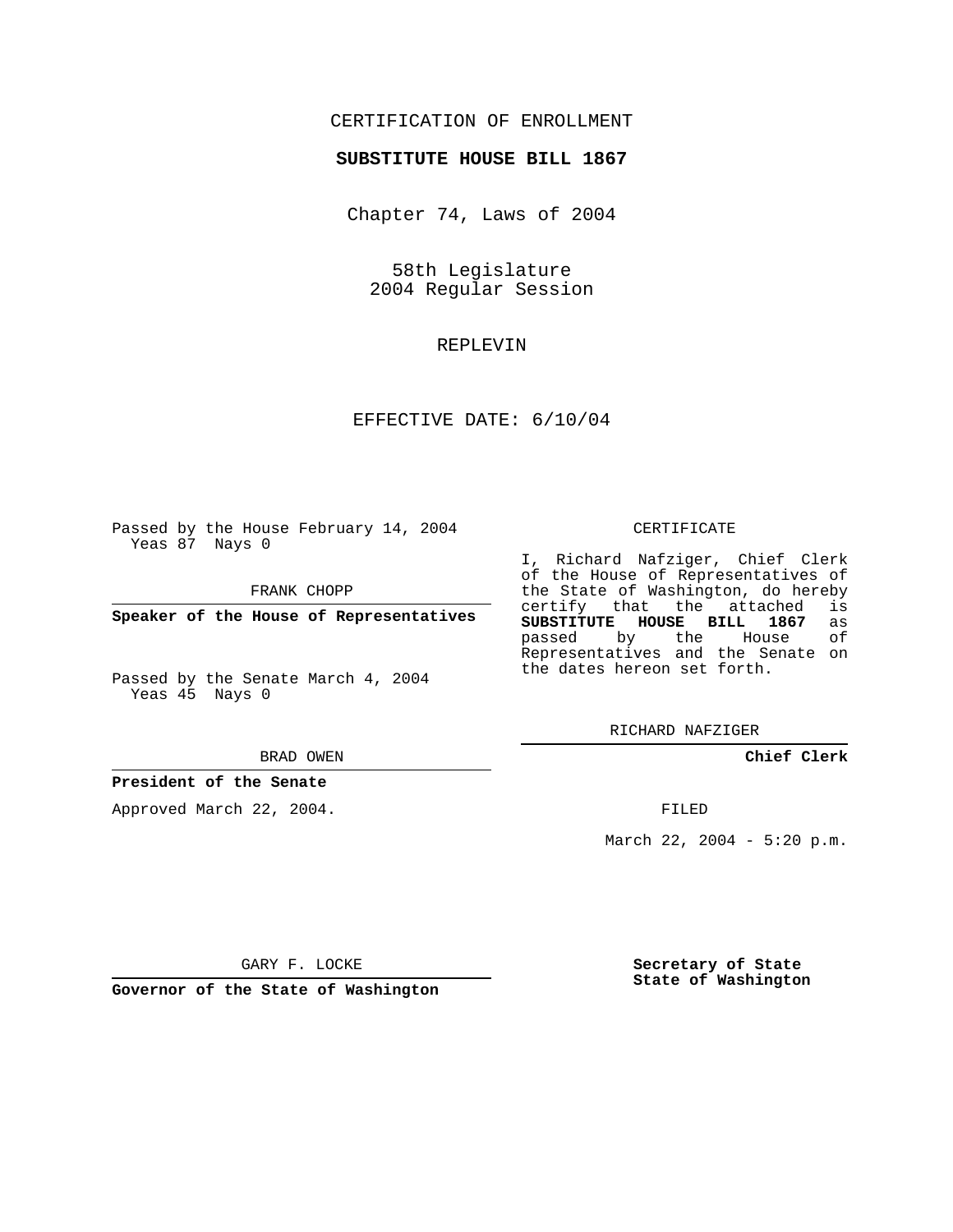# **SUBSTITUTE HOUSE BILL 1867** \_\_\_\_\_\_\_\_\_\_\_\_\_\_\_\_\_\_\_\_\_\_\_\_\_\_\_\_\_\_\_\_\_\_\_\_\_\_\_\_\_\_\_\_\_

\_\_\_\_\_\_\_\_\_\_\_\_\_\_\_\_\_\_\_\_\_\_\_\_\_\_\_\_\_\_\_\_\_\_\_\_\_\_\_\_\_\_\_\_\_

Passed Legislature - 2004 Regular Session

**State of Washington 58th Legislature 2003 Regular Session**

**By** House Committee on Judiciary (originally sponsored by Representatives Lantz, Carrell and Rockefeller)

READ FIRST TIME 03/04/03.

 AN ACT Relating to replevin; amending RCW 7.64.020, 7.64.035, and 7.64.045; and prescribing penalties.

BE IT ENACTED BY THE LEGISLATURE OF THE STATE OF WASHINGTON:

 **Sec. 1.** RCW 7.64.020 and 1990 c 227 s 2 are each amended to read as follows:

 (1) At the time of filing the complaint or any time thereafter, the plaintiff may apply to the judge or court commissioner to issue an order directing the defendant to appear and show cause why an order putting the plaintiff in immediate possession of the personal property should not be issued.

 (2) In support of the application, the plaintiff, or someone on the plaintiff's behalf, shall make an affidavit, or a declaration as permitted under RCW 9A.72.085, showing:

 (a) That the plaintiff is the owner of the property or is lawfully entitled to the possession of the property by virtue of a special property interest, including a security interest, specifically 17 describing the property and interest;

(b) That the property is wrongfully detained by defendant;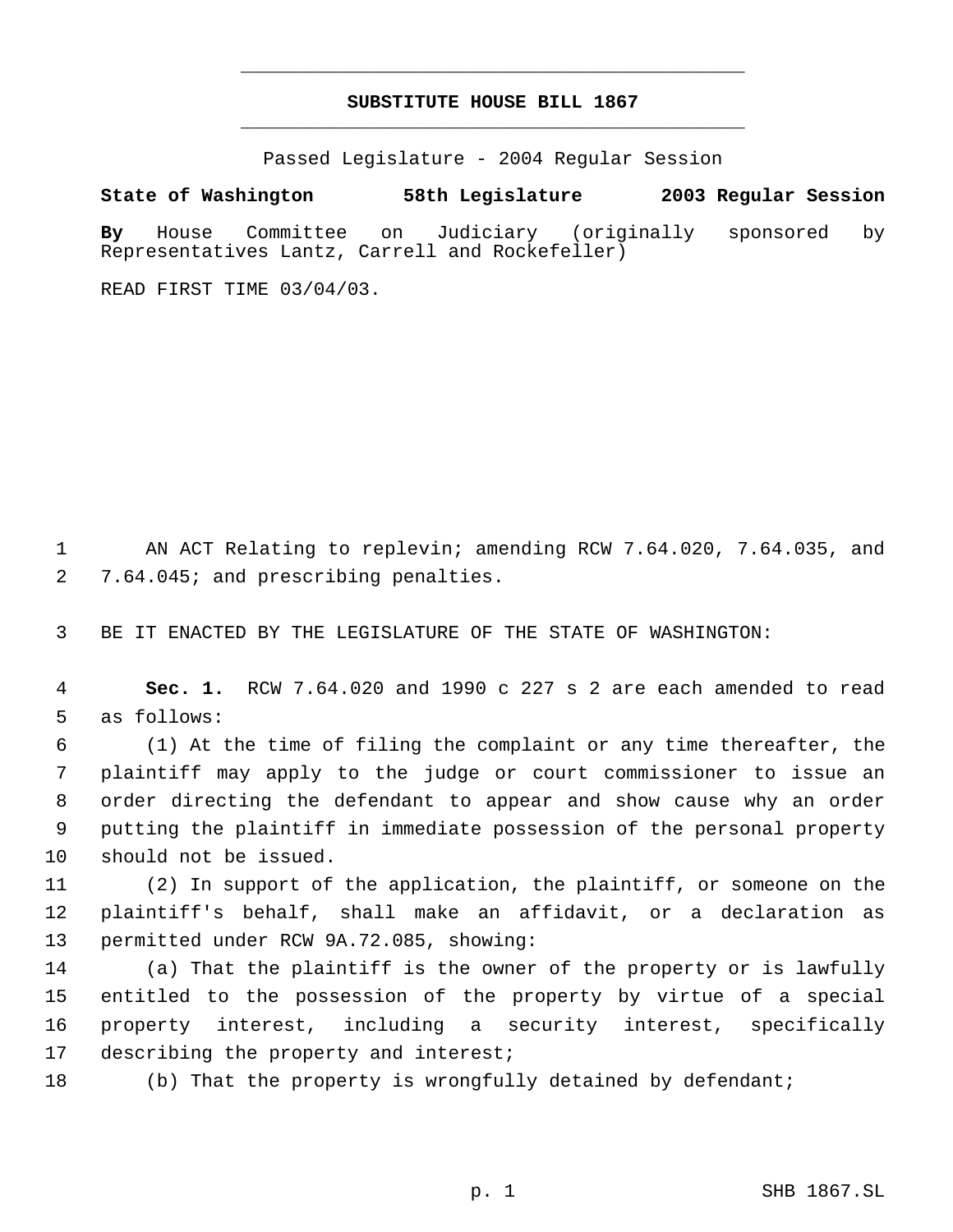(c) That the property has not been taken for a tax, assessment, or fine pursuant to a statute and has not been seized under an execution or attachment against the property of the plaintiff, or if so seized, that it is by law exempt from such seizure; and

(d) The approximate value of the property.

 (3) The order to show cause shall state the date, time, and place 7 of the hearing((, which shall be set no earlier than ten and no later 8 than twenty-five days after the date of the order)) and contain a 9 notice to the defendant that failure to promptly turn over possession of the property to the plaintiff or the sheriff, if an order awarding possession is issued under RCW 7.64.035(1), may subject the defendant 12 to being held in contempt of court.

 (4) A certified copy of the order to show cause, with a copy of the plaintiff's affidavit or declaration attached, shall be served upon the defendant no later than five days before the hearing date.

 **Sec. 2.** RCW 7.64.035 and 1990 c 227 s 3 are each amended to read as follows:

 (1) At the hearing on the order to show cause, the judge or court commissioner may issue an order awarding possession of the property to the plaintiff and directing the sheriff to put the plaintiff in possession of the property:

 (a)(i) If the plaintiff establishes the right to obtain possession of the property pending final disposition, or (ii) if the defendant, after being served with the order to show cause, fails to appear at the hearing; and

 (b) If the plaintiff executes to the defendant and files in the court a bond in such sum as the court may order, with sufficient surety to be approved by the clerk, conditioned that the plaintiff will prosecute the action without delay and that if the order is wrongfully sued out, the plaintiff will pay all costs that may be adjudged to the defendant and all damages, court costs, reasonable attorneys' fees, and costs of recovery that the defendant may incur by reason of the order having been issued. However, the court may waive the bond if the plaintiff has properly served the defendant in accordance with RCW 7.64.020(4) and the defendant either fails to attend the hearing on the 36 order to show cause or appears at the hearing on the order to show cause but does not object to entry of the order awarding possession.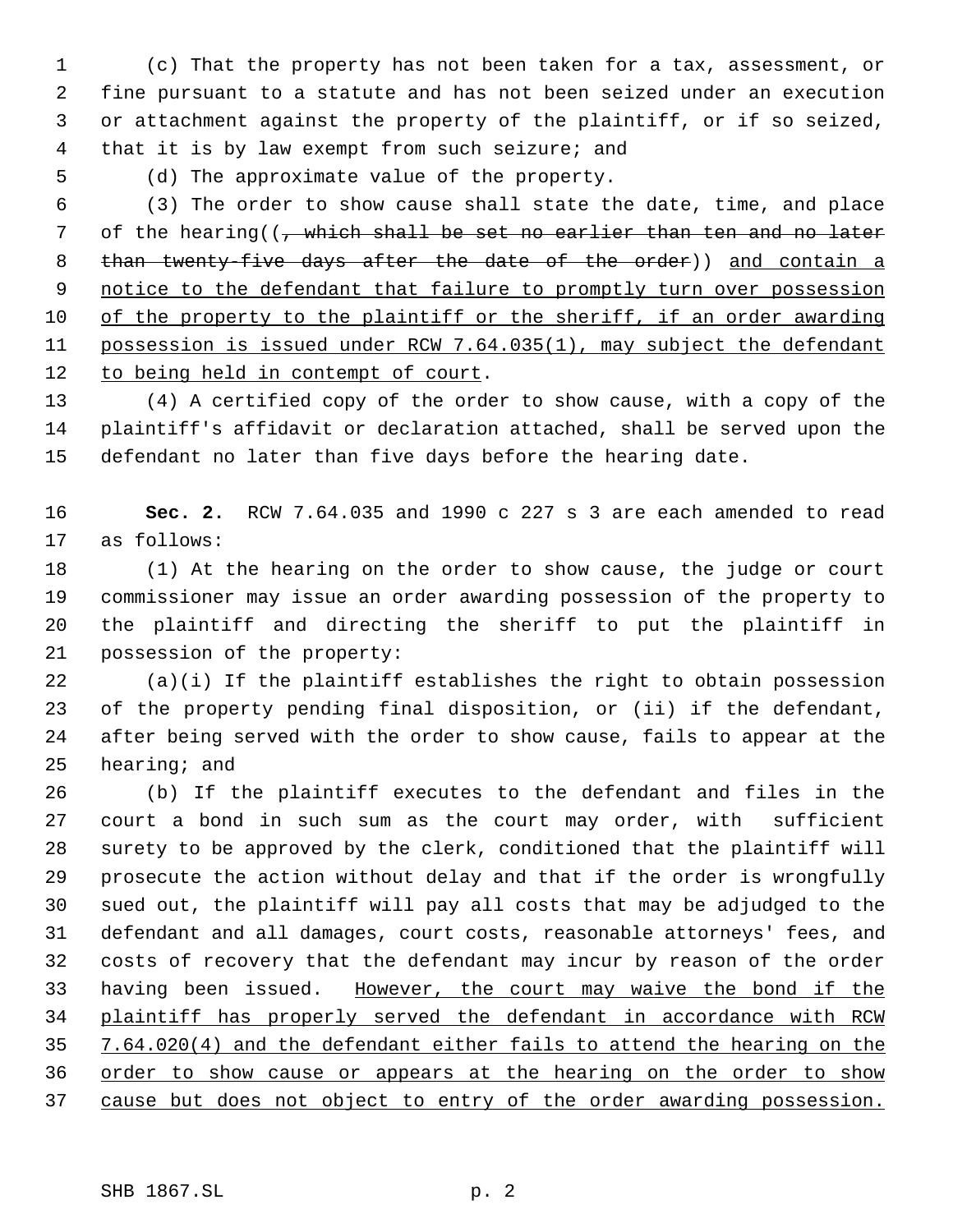1 If the court waives the bond, the court shall establish the amount of bond that would have been required and that amount shall be considered 3 the amount filed by the plaintiff for the purpose of determining the value of the redelivery bond under RCW 7.64.050(3).

 (2) An order awarding possession shall: (a) State that a show cause hearing was held; (b) describe the property and its location; (c) direct the sheriff to take possession of the property and put the 8 plaintiff in possession as provided in this chapter; (d) contain a 9 notice to the defendant that failure to turn over possession of the property to the sheriff may subject the defendant to being held in 11 contempt of court upon application to the court by the plaintiff 12 without further notice; (e) if deemed necessary, direct the sheriff to break and enter a building or enclosure to obtain possession of the 14 property if it is concealed in the building or enclosure; and  $((\{e\}))$ 15  $(f)$  be signed by the judge or commissioner.

 (3) If at the time of the hearing more than twenty days have elapsed since service of the summons and complaint and the defendant does not raise an issue of fact prior to or at the hearing that requires a trial on the issue of possession or damages, the judge or court commissioner may also, in addition to entering an order awarding possession, enter a final judgment awarding plaintiff possession of the property or its value if possession cannot be obtained, damages, court costs, reasonable attorneys' fees, and costs of recovery.

24 (4) When any of the property is located in a county other than the 25 county in which the action was commenced, the sheriff directed to take possession of the property by the order awarding possession, or the 27 sheriff of the county where the property is found, may execute the order awarding possession and take possession of the property in any county of the state where the property is found. For the purpose of following the property, duplicate orders awarding possession may be issued, if necessary, and served as the original.

 **Sec. 3.** RCW 7.64.045 and 1990 c 227 s 4 are each amended to read as follows:

 After issuance of the order awarding possession, the plaintiff shall deliver a copy of the bond, unless waived by the court under RCW 36 7.64.035(1)(b), and a certified copy of the order awarding possession to the sheriff of the county where the property is located and shall